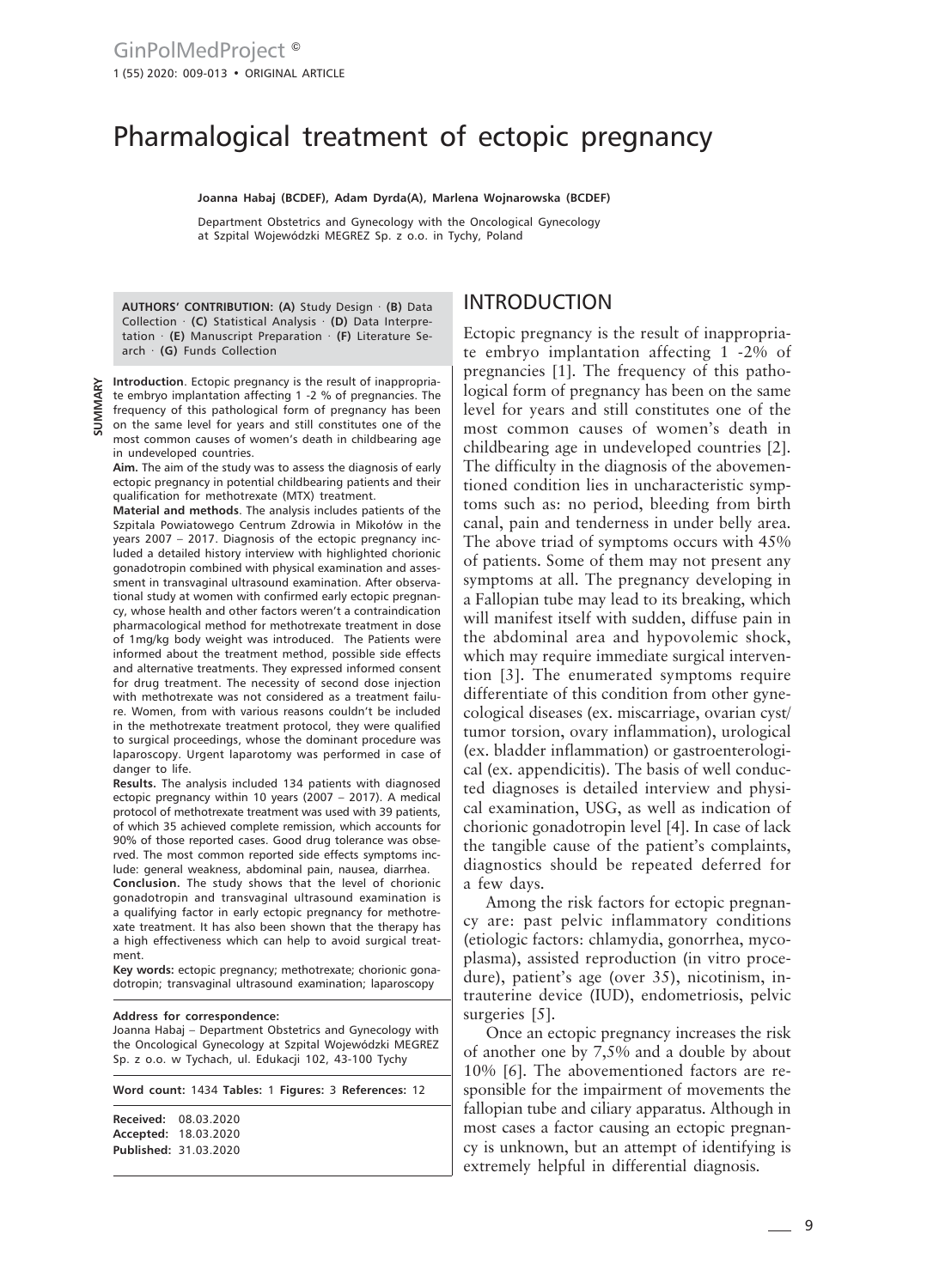Ectopic implantation of the embryo may take place within the reproductive organ or beyond him. It's most often located in the tubal tube, which account for 90% of cases, the remaining 10% of locations relate to the cervix, ovary, abdominal cavity and scar after a cesarean section, due to a constant growing percentage of performed cesarean section [7].

Hormonal oral contraception reduces the risk of ectopic pregnancy: using binary tablets. Tablets containing only progestogen carry a greater risk of developing ectopic pregnancy. Intrauterine devices containing copper have a lower risk of implantation an ectopic pregnancy, while those releasing levonorgestrel increases the risk [8].

Pregnancy with an unknown location is a clinical situation in which we get positive pregnancy test results and absence of gestational sac in cavity of uterus during pregnancy transvaginal ultrasound examination. It requires observation and diagnostics to determine final recognition. Serial determination of the HCG ß value is helpful, which should be doubled every 48 hours with normal intrauterine pregnancy. Every deviation can help in the differential diagnosis of ectopic pregnancy, early pregnancy miscarriage and biochemical pregnancy. In case of diagnosed ectopic pregnancy, there are several types of therapy: expectant attitude, pharmacological or surgical treatment [9]. Patient with: ß HCG concentration in the blood is low – less than 1000 mIU/ml in diameter of the gestational sac in the fallopian tube area doesn't exceed 4 cm and there is no bleeding from the birth canal and symptoms of fallopian tube rupture as well as the pregnancy itself is diagnosed in early stage may decide on repetitive controls combined with transvaginal USG and concentration assessment of ß HCG in serum. This method is used, because a large percentage of ectopic pregnancies is spontaneously absorbed or miscarriage [10]. If the patient's condition does not improve, stable levels of chorionic gonadotropin are maintained or it is building up, a decision of implementing other treatments must be made. The pharmacological method is the administration of methotrexate. The drug is toxic to rapidly dividing cells including developing embryo cells. The recommended dose is 1 mg/kg body weight. In a single dose regimen, there is no need for folic acid supplementation. Then ß HCG is determined on 4 and on day 7 after methotrexate intake. No decrease of ß HCG by a minimum of 15% on day 7 is an indication for the second dose [11]. Using the described scheme in the patient's stable clinical condition: no lower abdominal pain, no signs of intra-abdominal bleeding and fallopian tube continuity. Contraindications for methotrexate administration are: HCG ß concentration above 3500 mIU/ml, diameter of fallopian tube changes above 4 cm and confirmation of embryo's heart function. Side effects

| Tab. 1. Workflow | Day $1$ – preliminary investiga-<br>tion   | B HCG determination in serum, morphology<br>· TVS                                                                                                                                                                 |
|------------------|--------------------------------------------|-------------------------------------------------------------------------------------------------------------------------------------------------------------------------------------------------------------------|
|                  | Day 3                                      | <b>B</b> HCG determination in serum<br><b>TVS</b><br>Laboratory parameters determination (mor-<br>phology, SPAT, ALT, creatinine, blood group)<br>Methotrexate injection at a dose of 1 mg/kg<br>body weight i.m. |
|                  | Day 4                                      | <b>B</b> HCG determination in serum<br>administration of anti-D 50 $\mu$ g immunoglobu-<br>lin to women with a negative Rh factor (in<br>accordance with RCOG quidelines no. 22)<br>further outpatient treatment  |
|                  | Day 7                                      | <b>B HCG determination in serum</b><br><b>TVS</b><br>Second dose injection with MTX, if the B HCG<br>level decreases below 25%                                                                                    |
|                  | Weekly                                     | B HCG determination in serum until it reaches<br>a level below 15 mIU / ml<br><b>TVS</b>                                                                                                                          |
|                  | At any time regardless of MTX<br>treatment | Surgery in case of patients with acute abdo-<br>minal symptoms                                                                                                                                                    |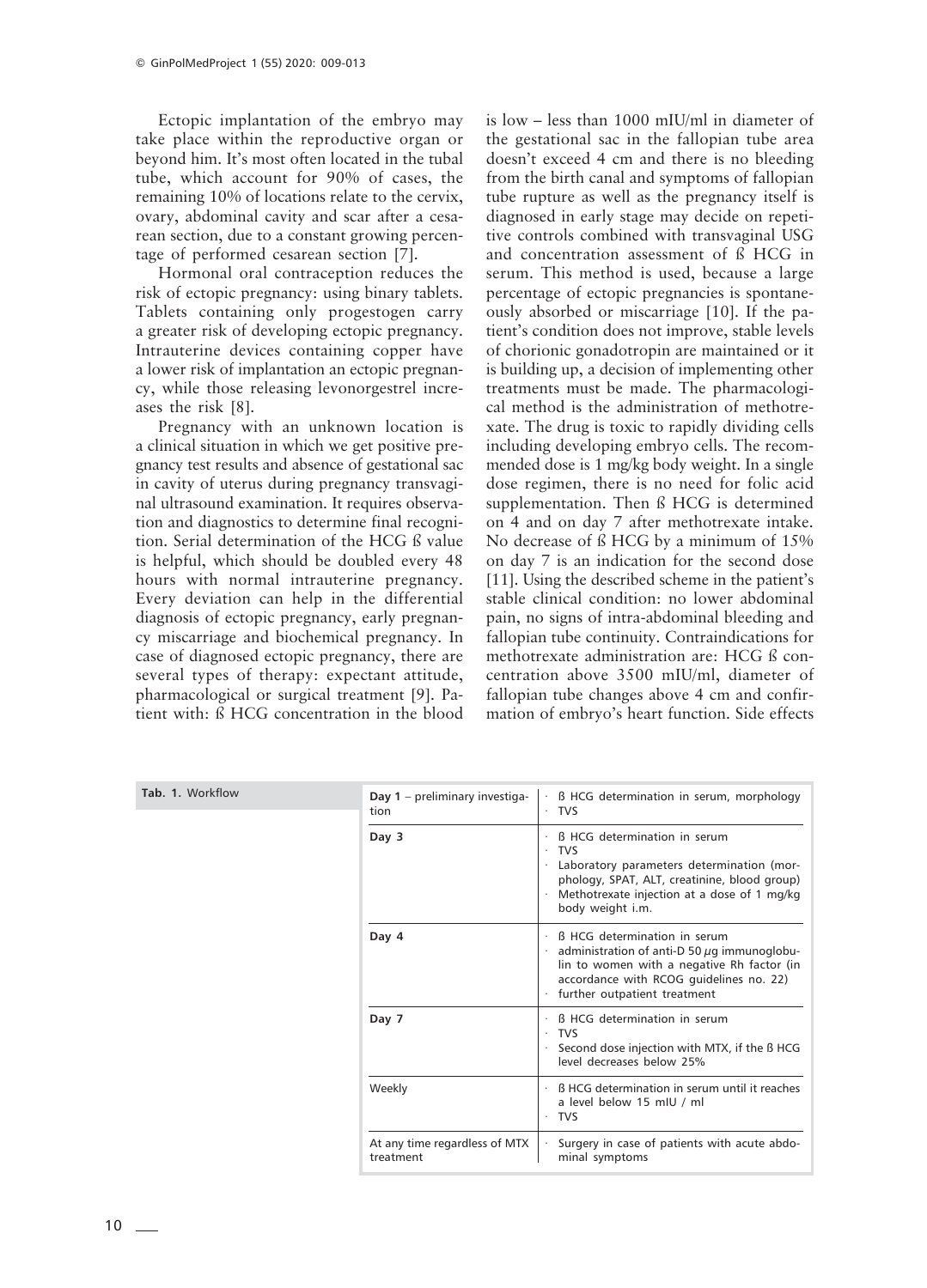include: abdominal pain, lack of appetite, nausea, vomiting, difficulties in swallowing, diarrhea, gastrointestinal ulceration, gastrointestinal bleeding, hemorrhagic enteritis, intestinal perforation. The medicine is usually well tolerated by patients, but the most important is strict monitoring of general health [12]. Effectiveness of used pharmacological method is assessed on the basis of the image in transvaginal USG and assessing the dynamics of HCG ß changes. Patients who are not eligible for methotrexate or we observe no decrease in chorionic gonadotropin or an increase in its value, surgery treatment remains: laparoscopy or laparotomy.

The study involved 134 patients, diagnosed with ectopic pregnancy of which 126 were located in the fallopian tube, 2 in the cervix, 1 in the cavity peritoneal, 3 in a scar after cesarean section and 2 pregnancies have been reported heterotropic (coexistence of intrauterine and ectopic pregnancy). 39 patients were treated with methotrexate, the remaining 95 were qualified for surgery procedure. Both heterotropic pregnancies were treated laparoscopically, of which in one case intrauterine pregnancy was miscarried, in the second one developed normally and it ended with delivery on time.

### Test description: diagnostics, treatment and protocol with MTX

Ectopic pregnancy was diagnosed directly on the basis of transvaginal ultrasound examination associated with the absence of a gestational sac in uterine cavity, positive ßHCG and clinical signs. Symptoms of the examined patients overlapped with symptoms characteristic of the ectopic pregnancy picture: pain in the lower abdomen, cessation of menstruation, birth canal bleeding. In our diagnostics, we based on a detailed interview (first day of the last menstrual period, identification of the risk factors), physical examination (exclusion of peritoneal symptoms) and gynecological. Connecting with results of serial ßHCG determinations and transvaginal USG allowed to early qualification for pharmacological treatment of ectopic pregnancy. It is assumed that with  $\beta$  HCG  $\geq$  1500-2000 mIU/ml ectopic pregnancy should be visible during transvaginal USG. All hemodynamically, stable patients who do not found intrauterine pregnancy were referred to observation. Every 48h ß HCG level was measured and there were USG control tests performed. Abnormal increase of ß HCG concentration in next 2 days and a visible change within the appendages in an ultrasound examination suggests ectopic pregnancy and it is a direct indication for the pharmacological treatment. The occurrence of any contraindications should be considered and the patient's ability to cooperate should be evaluated (distance from the place of living from hospital) in outpatient observation period.

After termination of MTX treatment, patients were informed about the need of using effective contraception for 6 months, due to an increased risk of miscarriage and fetal malformation.

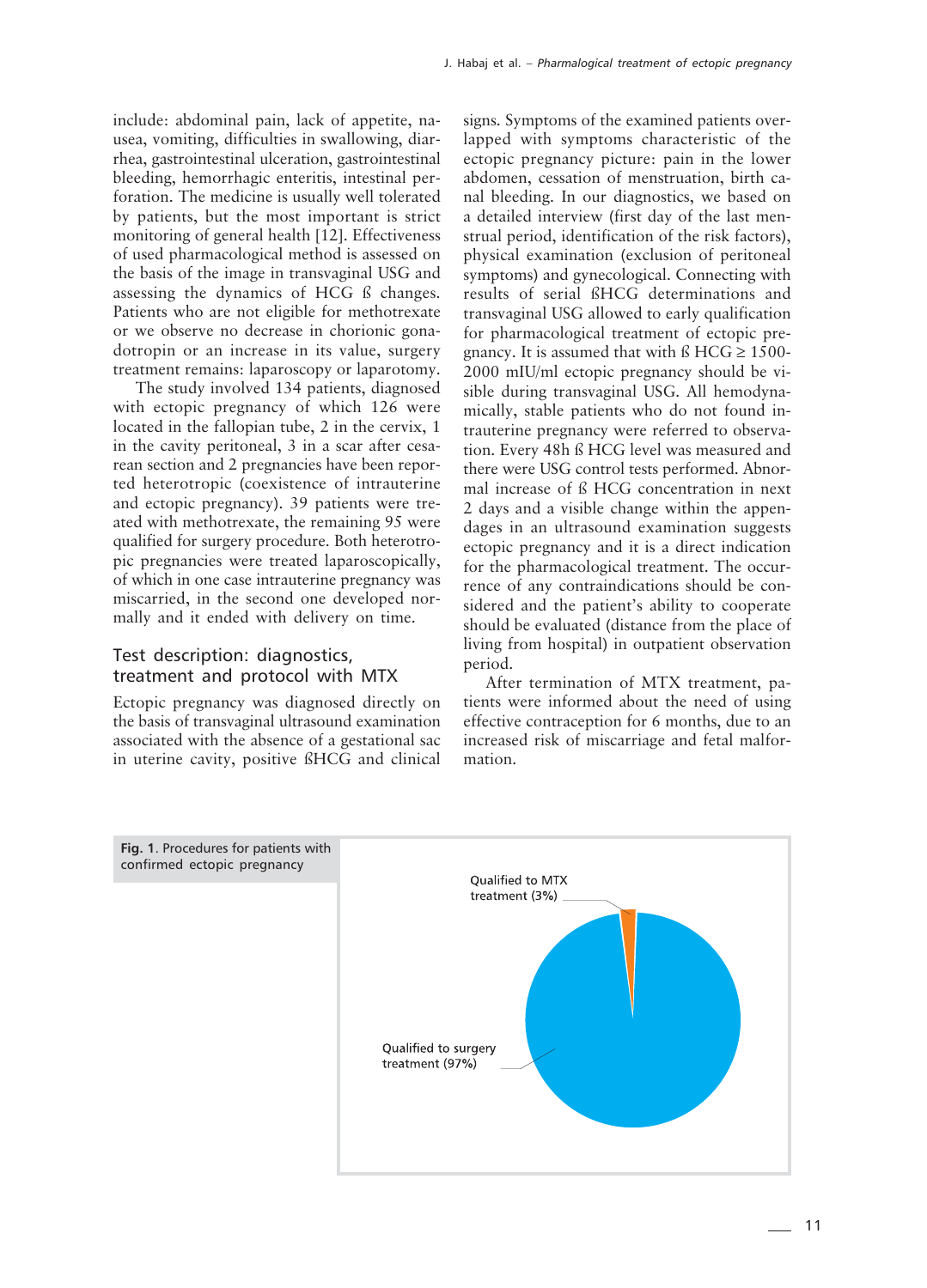# RESULTS

Over 10 years, ectopic pregnancies were diagnosed and treated in 134 patients: 126 cases of fallopian tube pregnancy and 8 cases of ectopic pregnancy with different location than the fallopian tube of which two were heterotropic pregnancies. Analyzing the tubal pregnancies group (126 women): 72% (91 cases) were treated surgically, the remaining 35 patients (28%) were qualified for pharmacological treatment with MTX.

In the patients group qualified for surgery: the dominant procedure was laparoscopy to which 47% patients were qualified which is 59 cases, during 8 laparoscopies there was a conversion to laparotomy which was mainly due to: heavy bleeding into the peritoneal cavity, obesity and other surgical difficulties. In case of 25% of patients (32 cases), laparotomy was chosen due to indications of life saving.

Patients qualified for pharmacological treatment constituted a group of 39 people: in 31 cases, complete remission was achieved after one dose of MTX, for 8 patients there was need of second dose which help 4 patients with complete remission and remaining 4 patients as a result of ineffective pharmacological treatment were qualified for surgical treatment – laparoscopy. Percentage of patients treated with MTX in proportion to the whole study group is only 28%, but therapeutic success was achieved in this group in 90% of patients.